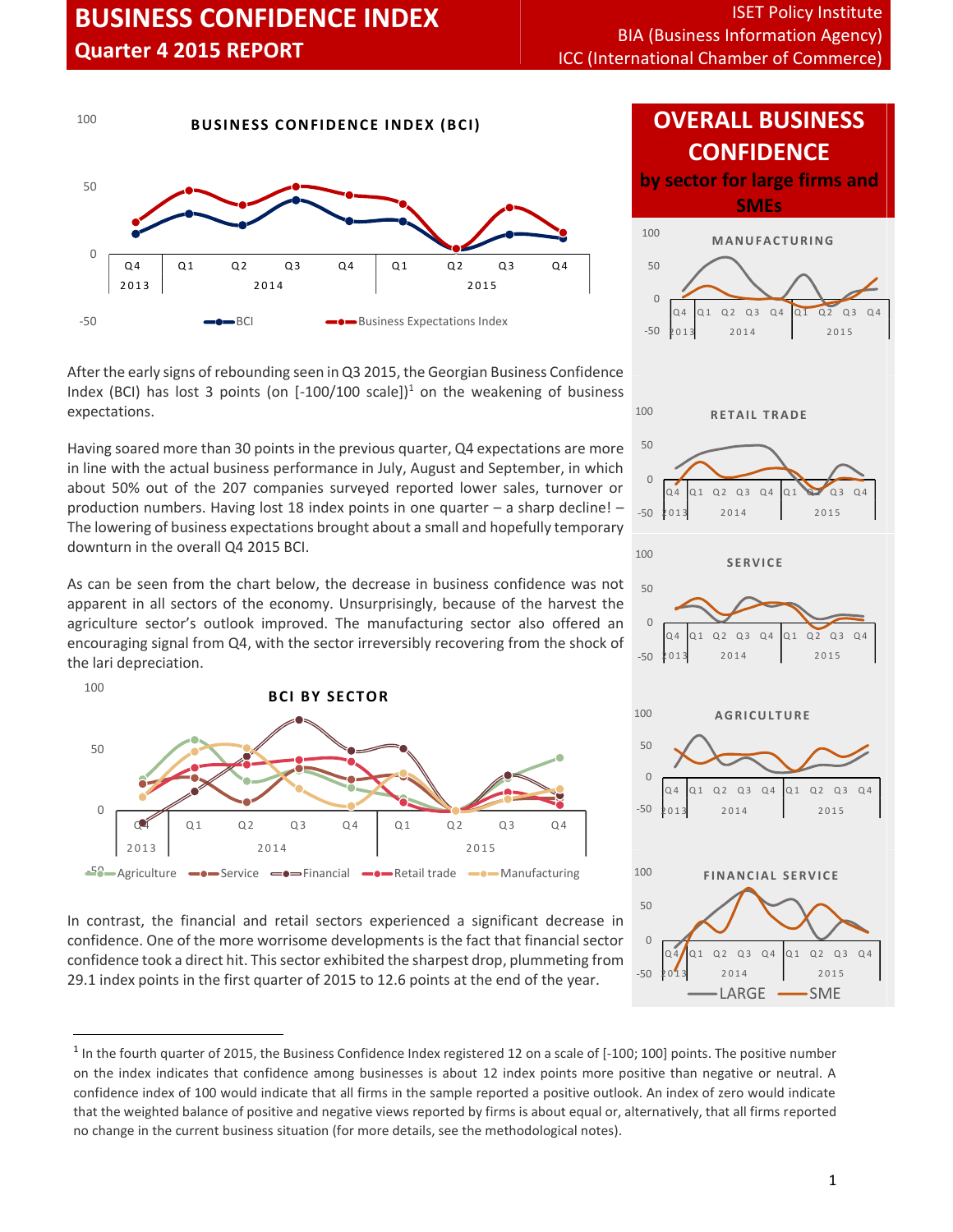The Consumer Confidence Index (CCI) saw a gradual fall in July and August and reached its historical minimum in September<br>All the Consumer Confidence Index (CCI) saw a gradual fall in July and August and reached its histor (decreasing from -39 in July to -50 in September). With the business survey held in October and the slowdown in demand,

It is apparent that firms in all sectors are less confident in Q4 2015 than they were in the same period last year.



Business confidence in the fourth quarter of 2015 slightly improved for SMEs and declined for large companies. It should be noted that the BCI results presented here may be overestimated as the survey only covers businesses currently operating, and not those that have already exited the market. Firms still in operation are more likely to have a positive outlook. Data showing a simultaneous decline in the number of firms entering the market would support this view.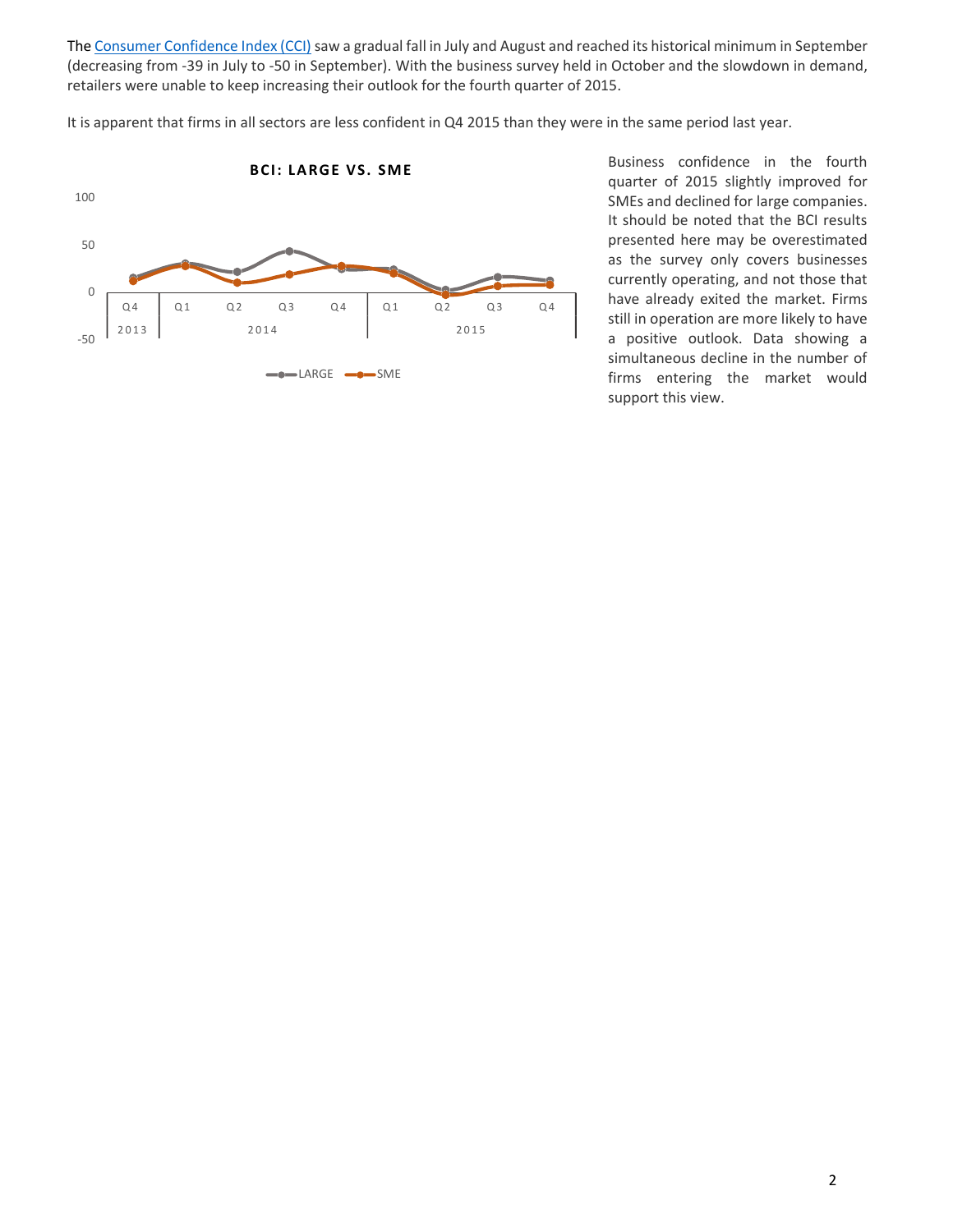

In the Q4 2015 reporting period, the sales (production or turnover) of the 207 firms surveyed remained the same and was close to zero. This indicator describes the activities of businesses in July, September, October and part of November.



The current situation for many firms has remained low and for some sectors has even become negative. The decrease in the financial sector was marginally the highest. More financial intermediaries assessed their performance as being negative than as either positive or neutral.

The increase in agricultural performance this fall compensated forthe rise of pessimism in the manufacturing, service and financial service sectors.



#### -50

Analyzing the data in terms of business size, it is evident that 2015 got off to a rough start for both large firms and SMEs. The Georgian private sector has fared worse in terms of sales (turnover) in the fourth quarter of 2015 than it did during the same period in 2014.

# **SALES/PRODUCTION/TU RNOVER FOR PAST 3 MONTHS**

**by sector for large firms and SMEs**

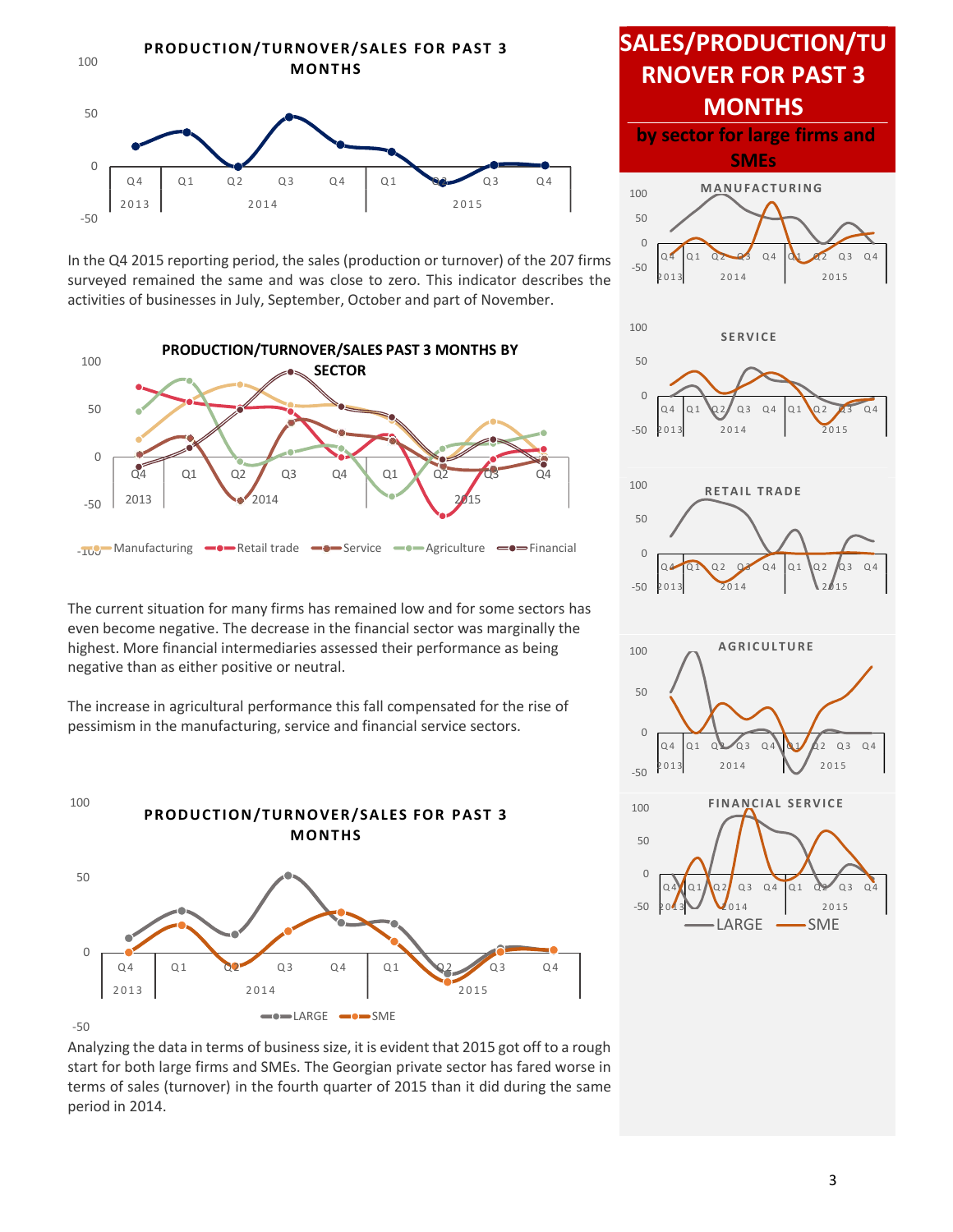

The expectations index decreased by 14 index points and stood at 16 in the fourth quarter of 2015. Although this was driven by all sectors, a particularly high decrease was observed in the financial and retail sectors.

The main reason for this dramatic change in expectations was the re-activated exchange rate fluctuation in August 2015. After the June appreciation of the lari and the stabilization of the exchange rate in July, the 6% depreciation in August (the lari reaching its minimum value against the dollar) was unexpected and businesses adjusted accordingly. on in August 2015. After the June appreciation of exchange rate in July, the 6% depreciation in August value against the dollar) was unexpected and<br>**EXPECTATIONS: L.VS.SME** 



As one can see from the graph above, business expectations of the next three months (October, November and December) for both large and SME companies converged and decreased during the reporting period.

### **EXPECTATIONS INDEX**

**by sector for large firms and SMEs**

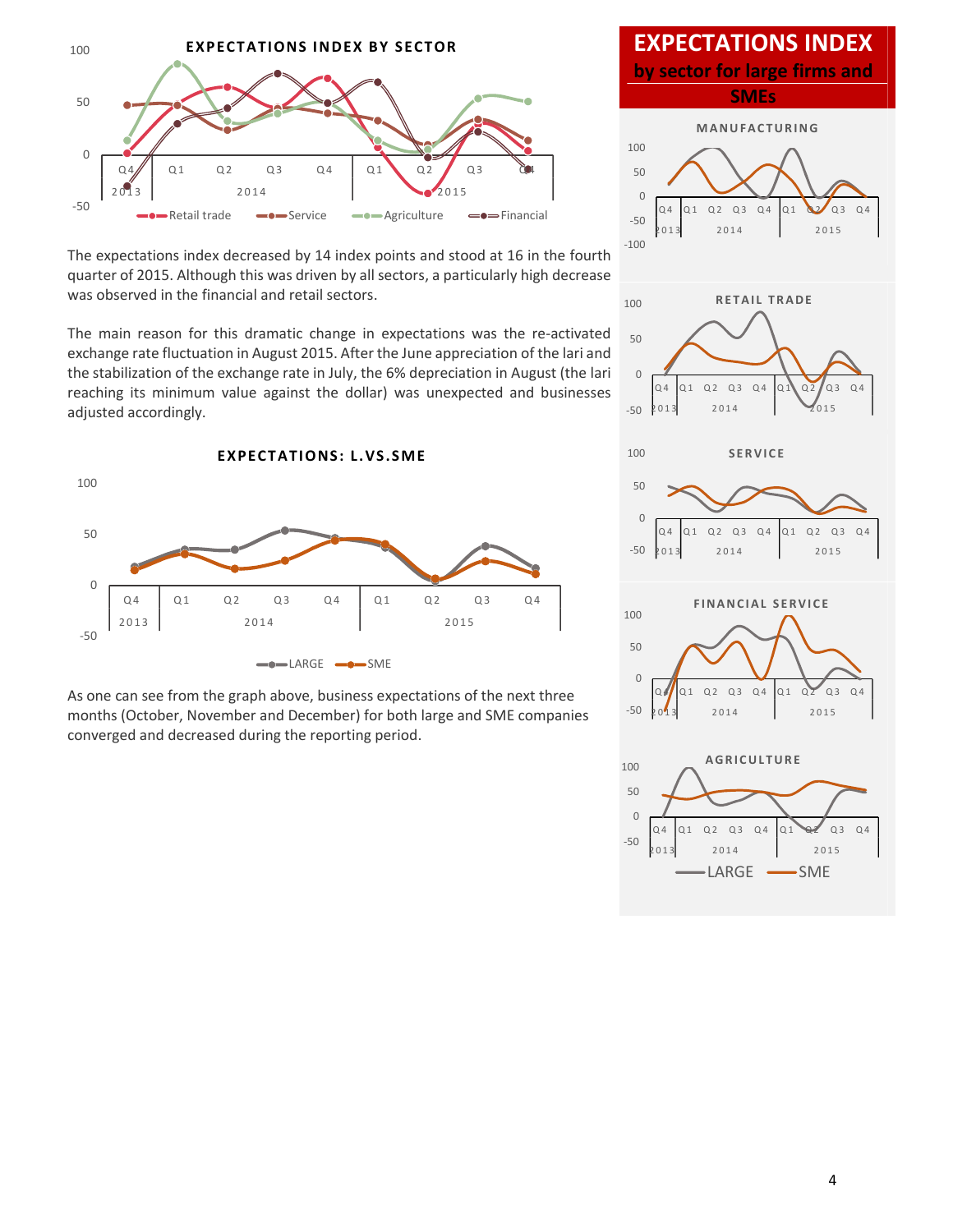

Sales price expectations for businesses reached its highest point in Q4. More of the surveyed companies reported their readiness and plans to increase prices over the quarter. The 37% lari depreciation over a year (November 2014 to November 2015) was not much reflected in sales price expectations and the index was rather business side was waiting the right moment to reflect increased costs (due to import prices) on the sales prices. As it seems holding time is exhausted.



Sales price expectations increased for all sectors aside from the retail sector. The  $\sqrt{a^4}$ reason for this is obvious. The retails sector adjusted its price setting one quarter after the exchange rate started to depreciate. The largest share of retail products are imported and retailers did not have time to wait for demand reactions and thus automatically increased prices. Logically, as can be seen from the graph, they took into account the possibility of future depreciation and, as a result, despite the continued decrease of the lari's value, retail prices did not change after that.

**by sector for large firms and SMEs**  $-50$   $p_{01}$  $^{\circ}$ 50 100  $Q_4$   $Q_1$   $Q_2$   $Q_3$   $Q_4$   $Q_1$   $Q_2$   $Q_3$   $Q_4$ 2 0 1 3 2 0 1 4 2 0 1 5 **CTATIONS INDEX**<br>
or for large firms and<br>
SMES<br>
MANUFACTURING  $-50$  2013  $\circ$   $\rightarrow$ 50 100  $Q_4$   $Q_1$   $Q_2$   $Q_3$   $Q_4$   $Q_1$   $Q_2$   $Q_3$   $Q_4$  $\begin{array}{|c|c|c|}\n\hline\n04 & 01 & 03 & 04 & 01 & 02 & 03 & 04 \\
\hline\n2013 & 2014 & 2015 & & & \n\end{array}$  $R$  **ETAIL TRADE**  $-50^{2013}$  $\circ$   $\rightarrow$ 50 100  $Q_4$   $Q_1$   $Q_2$   $Q_3$   $Q_4$   $Q_1$   $Q_2$   $Q_3$   $Q_4$ <br> $Q_1$   $Q_2$   $Q_3$   $Q_4$ 0 4 0 1 0 2 0 3 0 4 0 1 0 2 0 3 0 4  $\begin{bmatrix} 0.3 & 0.4 \\ 0.14 & 2015 \end{bmatrix}$ <br> **SERVICE**  $-50$  2013  $0 \rightarrow$ 50 100  $\bigotimes_{\alpha_4 \atop \alpha_1 \alpha_2 \atop \alpha_2 \alpha_3 \alpha_4} \bigotimes_{\alpha_5 \atop \alpha_6 \alpha_7 \alpha_8 \alpha_4}$  $\begin{array}{r|l}\n\hline\n\text{Q4}\n\hline\nQ1\ Q2\ Q3\ Q4\n\hline\n2014\n\end{array}\n\qquad\n\begin{array}{r|l}\n\hline\nQ1\ Q2\ Q3\ Q4\n\hline\n2015\n\end{array}$ Q 2 0 3 0 4 0 1 0 2 0 3 0 4<br>
2014 2015<br>
A GRICULTURE LARGE -SME

**SALES PRICE**

**EXPECTATIONS INDEX**

Representatives from the service, manufacturing and agriculture sectors all decided to increase their prices at once. The



producer price index (PPI) increased by 8.4% in a year (October 2014 to October 2015), while the consumer price index (CPI) increased by 6.3% within the same period. Judging by this information and the results of the survey, it appears that inflation pressure will increase.

The overall sales price expectations index achieved its peak values in quarter 4. A marginally high contribution was made by large companies. Large companies appear to be planning to increase prices on their production/services in the near future.

100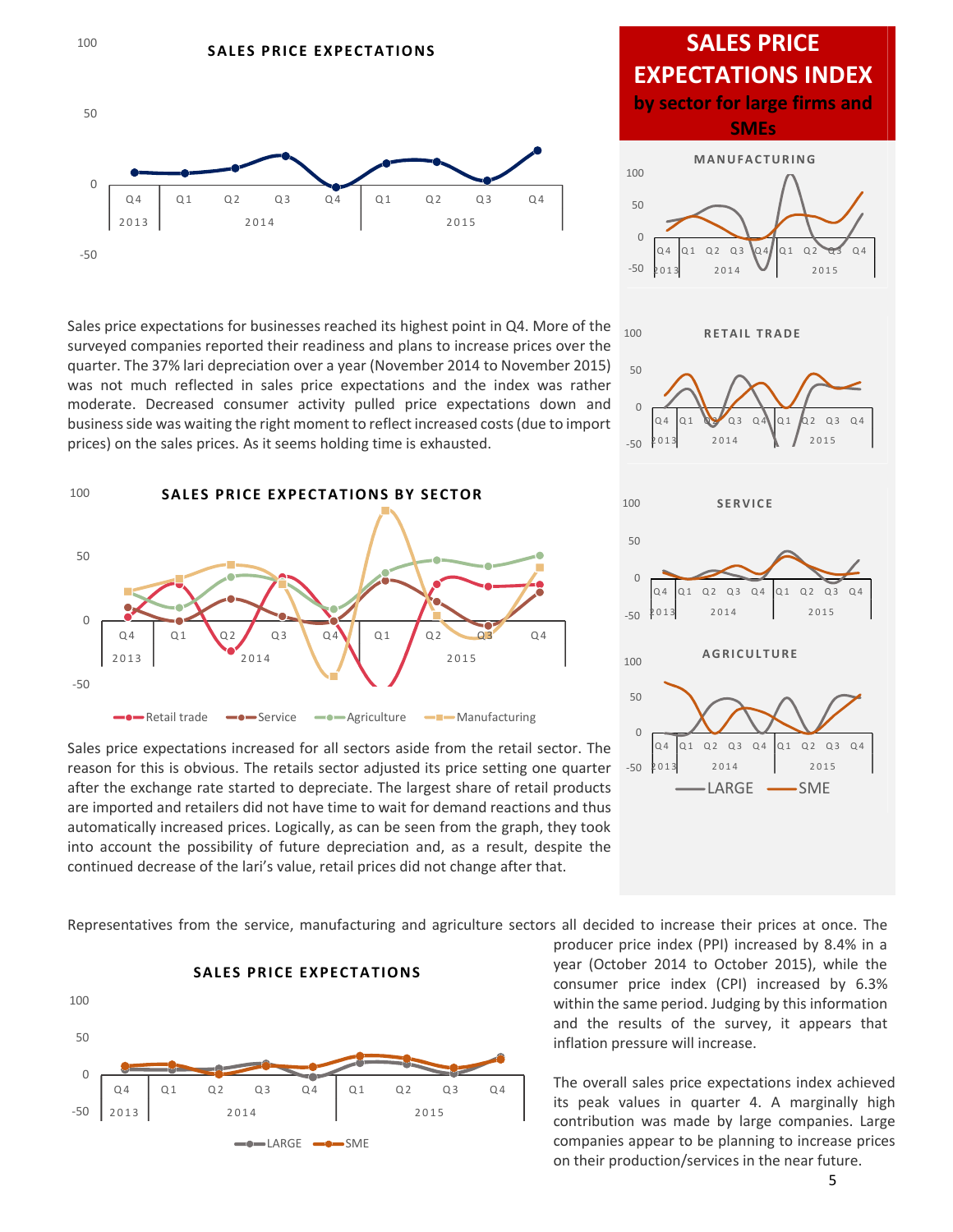

#### **WHAT ARE THE MAIN FACTORS CURRENTLY LIMITING YOUR BUSINESS? Quarter 4, 2015**

The most limiting factor for doing business for both large and SMEs in Q4 2015 was *insufficient demand*. A total of 30% of large companies reported low consumer demand as the main obstacle. SMEs found it particularly hard to operate with unstable demand on the market, and this index stood at 34% for SMEs.

SMEs typically have more trouble attracting financial resources than larger companies and this pattern was enhanced during the quarter. Payback abilities and the unstable financial environment worsened SME access to finance. Financial constraints were thus listed as being as problematic as insufficient demand for SME business operations. On the other hand, government intervention was considered to be a greater problem for larger enterprises.

|           |                          | <b>Firm Size</b> |            |              |
|-----------|--------------------------|------------------|------------|--------------|
|           | <b>Sector</b>            | Large            | <b>SME</b> | <b>Total</b> |
| 2015<br>g | Construction             | 8                | 16         | 24           |
|           | <b>Financial Service</b> | 5                | 13         | 18           |
|           | Manufacturing Industry   | 8                |            | 15           |
|           | Retail Trade             | 11               | 32         | 43           |
|           | Service                  | 24               | 61         | 85           |
|           | Agriculture              |                  | 11         | 13           |
|           | Other                    |                  | 6          | 9            |
|           | <b>Total</b>             | 61               | 146        | 207          |

#### **SAMPLE SIZE BY SECTOR (see methodology)**

Interviews were conducted during between 5 October and 20 November 2015.